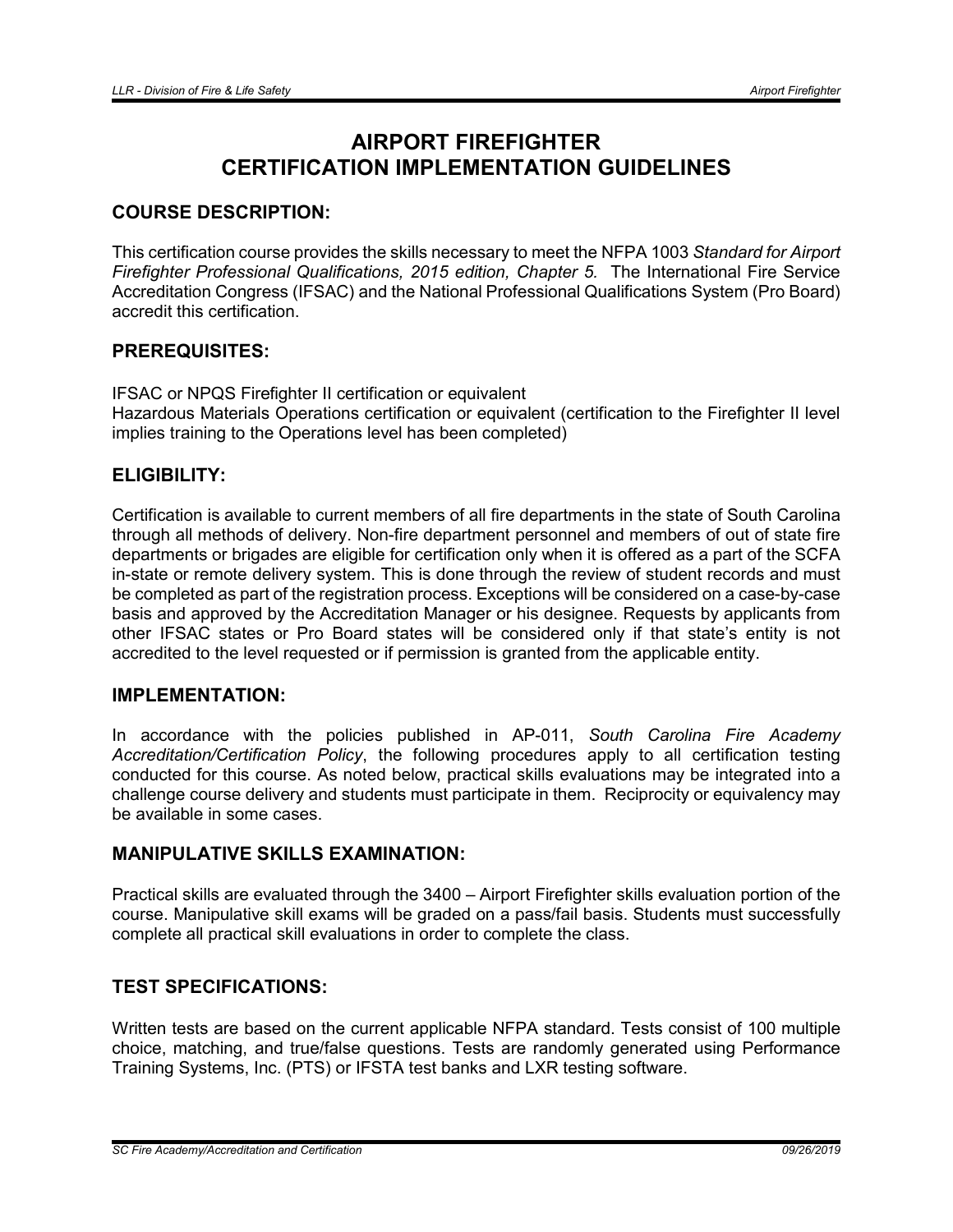#### WRITTEN EXAMINATION:

Cognitive certification exams for this level are offered as a challenge and as the end of course exam for the 3400 – Airport Firefighter Course. Students must meet eligibility requirements.

Tests are offered at various locations and dates throughout the state. Cognitive testing will also be available following the completion of the skill testing with the Challenge Process.

Cognitive or knowledge examinations shall be graded with a minimum score of 70% required for successful completion.

Test proctor selection will be limited to either full-time faculty or Instructors having test proctor or lead evaluator status. Except as allowed by policy the test proctor cannot have taught in the course being evaluated.

Cognitive or knowledge exams will be conducted in accordance with specific testing procedures.

#### Study Reference List

The following is a list of texts that may be referenced in preparation for testing:

NFPA 1003, *Standard for Airport Fire Fighter Professional Qualifications, 2015 Edition* IFSTA, *Aircraft Rescue and Firefighting, 6th Edition*

# ORAL EXAMINATIONS:

Participants shall make the request for oral examination prior to or by the mid-point of the course to the instructor, course coordinator or regional office. Oral testing should be scheduled simultaneously with written testing.

Oral testing shall be administered in accordance with prescribed policy.

### RECORD KEEPING AND DOCUMENTATION:

The lead evaluator or exam proctor will be responsible for returning the completed course paperwork and/or test package to their regional office or course coordinator within (5) working days after the exam date.

#### APPEALS:

A participant may exercise his/her appeal rights under the following conditions:

- Non-compliance to written testing procedures and policies.
- Validity of test questions or answers.
- Discrimination

Participants must make appeal request in writing to the Accreditation Manager within 30 calendar days of the date of the alleged occurrence.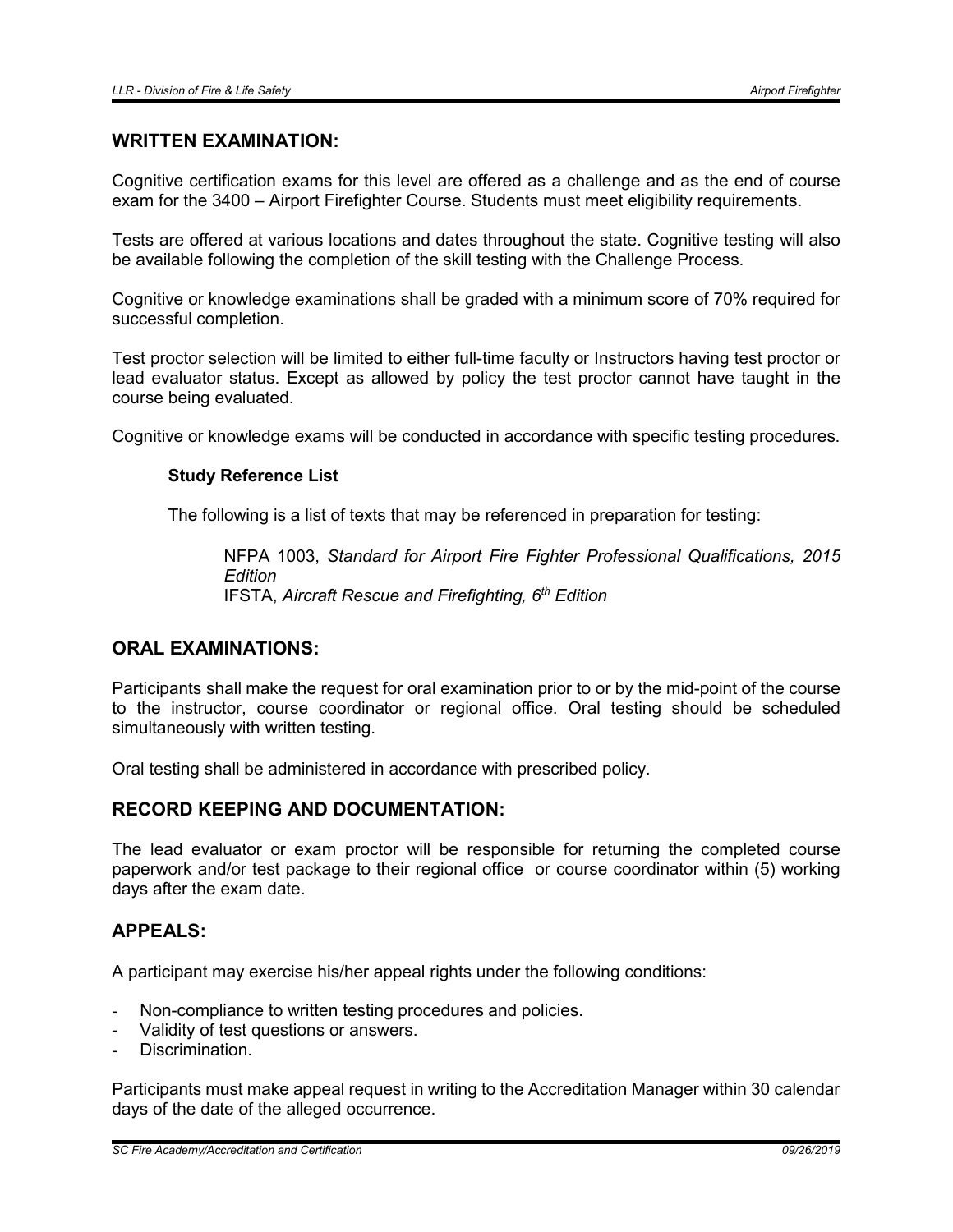The South Carolina Fire Academy shall follow all appeal policies as published in AP-011, the *South Carolina Fire Academy Accreditation/Certification Policy*.

#### RETESTING:

This policy pertains to all cognitive and manipulative examinations administered by the South Carolina Fire Academy including Fire Service Professional Qualification accredited level examinations, with the exception of the SCFA 1211 Class "E" Driver Examination, which will be governed by the South Carolina Department of Motor Vehicles Classified E & F License Third Party Tester's Safety Officer Manual for the South Carolina Fire Academy.

Individuals failing to obtain the required minimum score will be allowed two retest opportunities for each type of cognitive exam. For cognitive exams an immediate retest opportunity will be given, no sooner than one day after the original test failure, at the next available testing date, and no later than 120 days after the original test failure.

Students failing to obtain the required minimum score on the immediate retest opportunity shall be allowed a second retest opportunity a minimum of 30 days after the immediate retest opportunity. This will allow remediation and additional study. The first retest must be at least one day from the original test failure but no more than 120 days after the original test failure and the second retest, if needed, must be given 30 days from the immediate retest, but no later than 120 days after the original test failure.

Students failing to obtain the required minimum score on the second retest opportunity will be allowed to appeal to the Accreditation Manager if the student feels the testing environment was not adequate or some type of external problem contributed to a failure on the retest. The decision of the Accreditation Manager is final on the appeal. If a third retest opportunity is granted through an appeal it can be taken no sooner than one day after the appeal approval, at the next available testing date, and no later than 120 days after the original test failure.

The entire retesting time period, to include the appeal process, shall take no longer than 120 days. Failure of the cognitive testing process will require the course of instruction to be repeated. Any retest must be completed at a time convenient with the course schedule, but the number of retests will be the same.

Should an individual fail to earn a passing grade on a manipulative skill on the first attempt, he/she is eligible for an immediate second attempt on that skill. In accordance with Section 6.3.2 a third attempt can be approved by the Lead Evaluator if 50% or greater of the skill steps were completed in a satisfactory manner on the first and second attempts. Note: Any failed attempt caused by a failure of a Critical Skill Step will automatically eliminate the third attempt consideration. This must be done with no coaching from the evaluator. The students can be told what steps they failed and only that.

A student that fails their first testing opportunity (up to three attempts) is eligible for an immediate retesting opportunity (consisting of up to three attempts) in accordance with the procedure outlined above, during the next available testing date. Under circumstances requiring a different skill selection (i.e. limited resources) the Accreditation Manager or designee may select an alternative skill of equal level and difficulty.

*SC Fire Academy/Accreditation and Certification 09/26/2019*